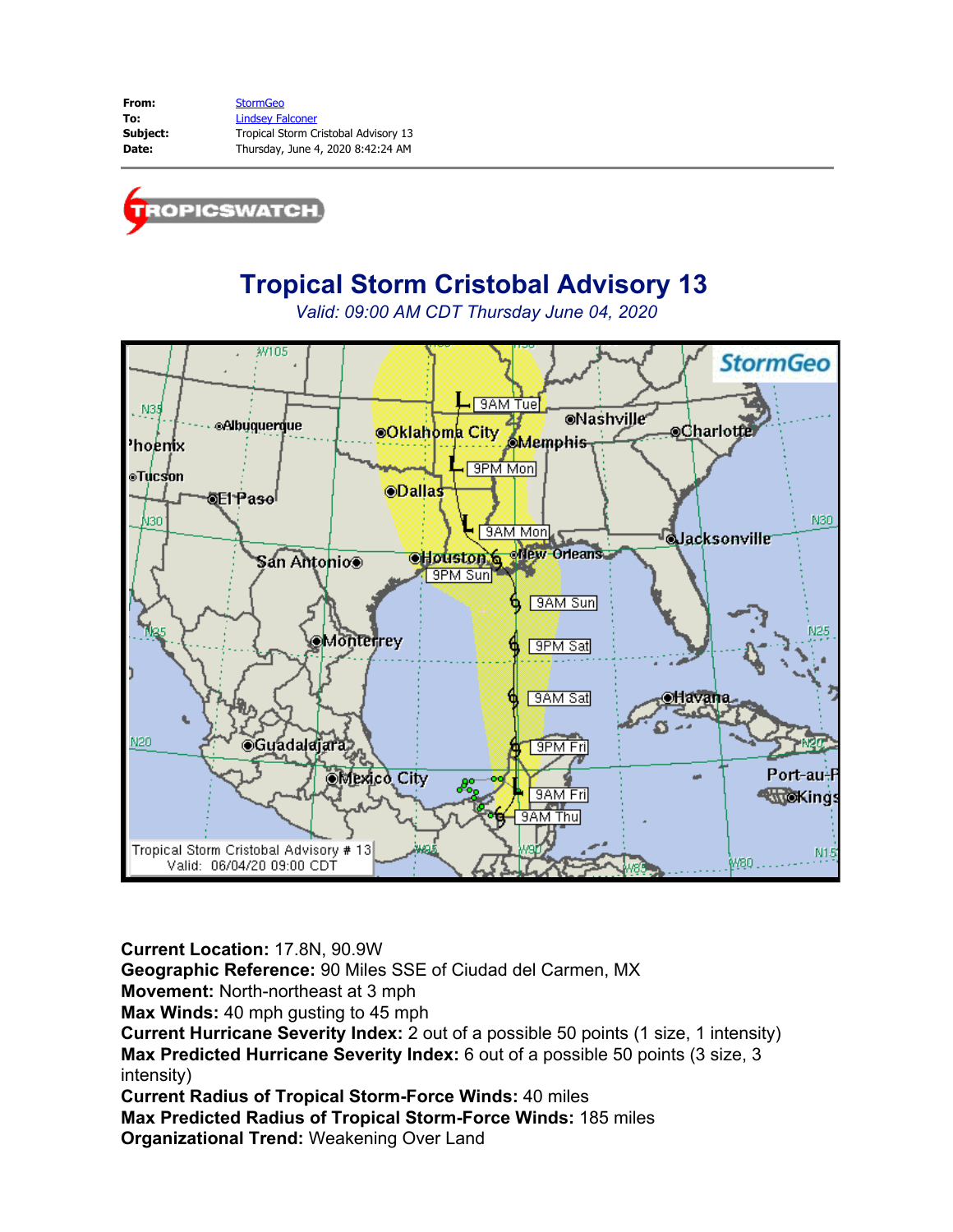## **Forecast Confidence:** Average **Estimated Central Pressure:** 1002 mb

#### **Key Points**

1. Additional severe flooding is expected for southern Mexico and Central America.

2. The last full day of good flying weather in the Louisiana deepwater blocks will be Friday.

### **Our Forecast**

Cristobal remains on-track this morning as it drifts slowly southeastward across southern Mexico. Officially, Cristobal is still being classified as a tropical storm, though we expect the NHC to downgrade Cristobal to a tropical depression shortly. Cristobal should remain inland over Mexico until Friday afternoon or evening, when the center emerges off the northwest tip of the Yucatan Peninsula. Once back over water, Cristobal will gradually strengthen to a tropical storm as it accelerates northward, while growing significantly in size. Its large, open structure will prevent Cristobal from strengthening rapidly as it crosses the Gulf on Saturday and Sunday. However, the large size of its tropical storm force winds will mean high tides for a large part of the northern Gulf Coast, particularly east of the point of landfall.

We have nudged the landfall point a little eastward in this advisory, but don't focus too much on the center at landfall. Strongest winds may be well north and east of the center.

#### **Expected Impacts on Land**

**Southern Mexico and Central America:** Continued flash flooding and mudslides should cause widespread major flood damage.

## **Expected Impacts Offshore**

**Northwest Gulf of Mexico** : Squalls offshore are expected to reach the deepwater areas off the Louisiana coast before sunrise on Saturday, meaning the last full day for any helicopter evacuations will be Friday. There is no guarantee of good flying weather on Saturday morning, even in the Louisiana near-shore waters.

The next advisory will be issued by 3 PM CDT.



Meteorologist: Chris Hebert

Potential Rainfall Northern **Gulf Coast From Cristobal** 

Tropical Storm Cristobal is predicted to move into the northern Gulf Coast Sunday evening as a moderate tropical storm. At this time, it is difficult to ascertain the precise structure of Cristobal at landfall, and the exact point of landfall is uncertain. Assuming Cristobal follows our current forecast, then heaviest rain will fall east of the point of landfall, across Louisiana and Mississippi. We are estimating general rainfall amounts of 6-8 inches near the point of landfall and up to 150 miles east of the point of landfall, as Cristobal may have a large area of squalls.

As we become more confident in Cristobal's structure and point of landfall over the next several days, we will be refining the rainfall forecast.

Meteorologists: Derek Ortt / Chris Hebert